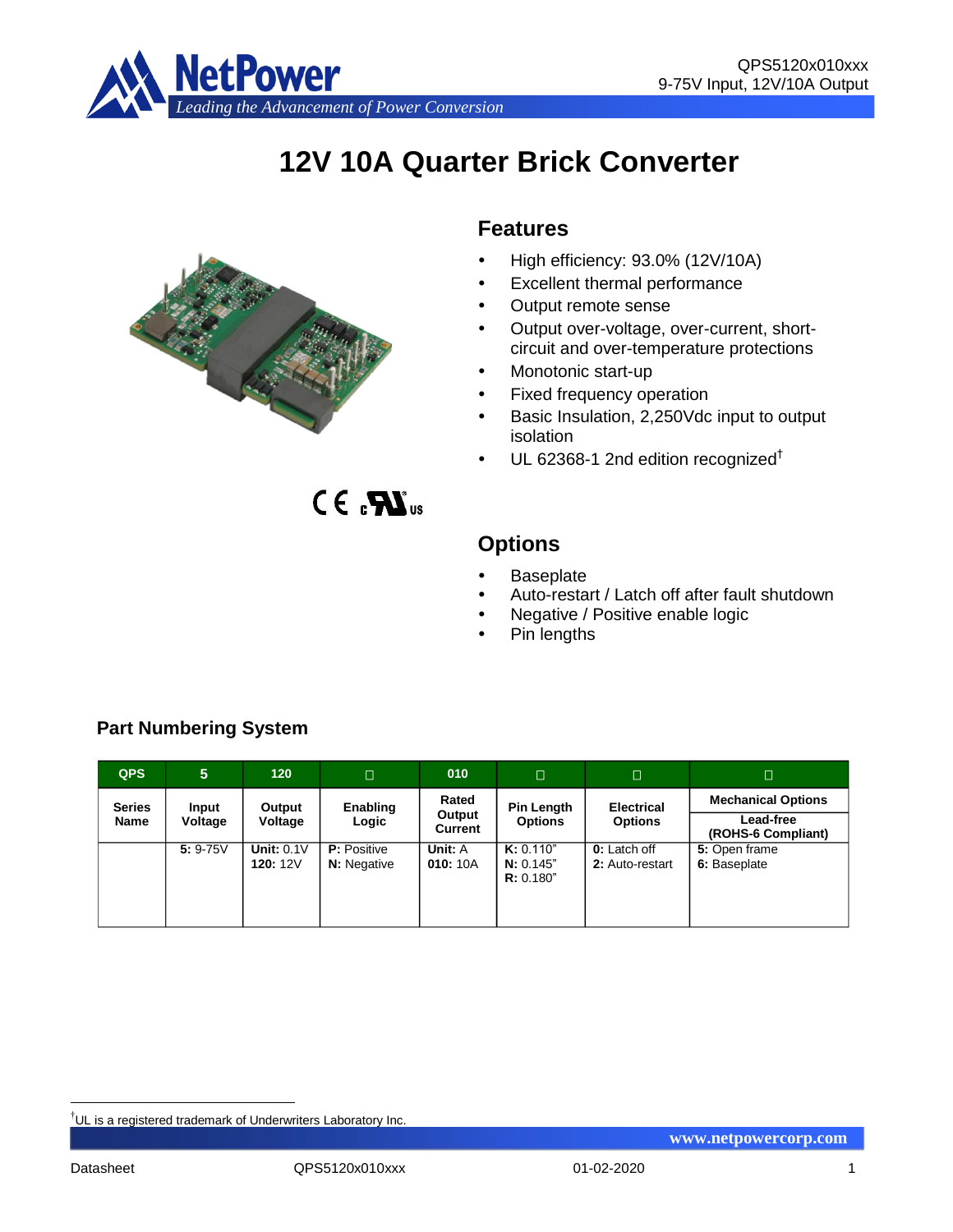

## **Absolute Maximum Rating**

Excessive stresses over these absolute maximum ratings can cause permanent damage to the converter. Operation should be limited to the conditions outlined under the Electrical Specification Section.

| <b>Parameter</b>                                                             | Min    | <b>Max</b> | Unit |
|------------------------------------------------------------------------------|--------|------------|------|
| Input Voltage (continuous)                                                   | $-0.5$ | 75         | Vdc  |
| Input Voltage (< 100ms, operating)                                           |        | 100        | Vdc  |
| Input Voltage (continuous, non-operating)                                    |        | 80         | Vdc  |
| <b>Operating Ambient Temperature</b><br>(See Thermal Considerations section) | $-40$  | $85*$      | °С   |
| Storage Temperature                                                          | -55    | 125        | °С   |

*\*Derating curves provided in this datasheet end at 85ºC ambient temperature. Operation above 85ºC ambient temperature is allowed provided the temperatures of the key components or the baseplate do not exceed the limit stated in the Thermal Considerations section.*

## **Electrical Specifications**

These specifications are valid over the converter's full range of input voltage, resistive load, and temperature unless noted otherwise.

#### **Input Specifications**

| <b>Parameter</b>                                                                         | <b>Min</b> | <b>Typical</b> | <b>Max</b> | Unit       |
|------------------------------------------------------------------------------------------|------------|----------------|------------|------------|
| Input Voltage                                                                            | 9          | 32             | 75         | <b>Vdc</b> |
| Input Current                                                                            |            |                | 20         | A          |
| Quiescent Input Current (typical Vin)                                                    |            | 200            | 220        | mA         |
| <b>Standby Input Current</b>                                                             |            | Δ              | 8          | mA         |
| Input Reflected-ripple Current, Peak-to-peak<br>(5 Hz to 20 MHz, 12 µH source impedance) |            | 10             |            | mA         |
| Input Turn-on Voltage Threshold                                                          | 7.5        | 8.2            | 8.8        | $\sqrt{}$  |
| Input Turn-off Voltage Threshold                                                         | 6.5        | 6.8            | 7.4        |            |
| Input Voltage ON/OFF Control Hysteresis                                                  |            | 1.2            | 1.4        |            |

#### **Output Specifications**

| <b>Parameter</b>                                                                                                                                                                                  | <b>Min</b> | <b>Typical</b> | <b>Max</b> | Unit            |
|---------------------------------------------------------------------------------------------------------------------------------------------------------------------------------------------------|------------|----------------|------------|-----------------|
| Output Voltage Set Point<br>(typical Vin; full load; $Ta = 25^{\circ}C$ )                                                                                                                         |            | 12.0           |            | V               |
| Output Voltage Set Point Accuracy<br>(typical Vin; full load; $Ta = 25^{\circ}C$ )                                                                                                                | $-1.5$     |                | $+1.5$     | %V <sub>O</sub> |
| Output Voltage Set Point Accuracy (over all conditions)                                                                                                                                           | $-3$       |                | $+3$       | %Vo             |
| <b>Output Regulation:</b><br>Line Regulation (full range input voltage, 1/2 full load)<br>Load Regulation(full range load, typical Vin)<br>Temperature (Ta = -40 $^{\circ}$ C to 85 $^{\circ}$ C) |            | 0.05<br>0.1    | 0.2        | %Vo             |
| Output Ripple and Noise Voltage<br><b>RMS</b><br>Peak-to-peak (5 Hz to 20 MHz bandwidth, typical Vin)                                                                                             |            | 100            | 40<br>200  | mVrms<br>mVp-p  |
| <b>Output Current</b>                                                                                                                                                                             | $\Omega$   |                | 10         | A               |
| <b>Output Power</b>                                                                                                                                                                               | $\Omega$   |                | 120        | W               |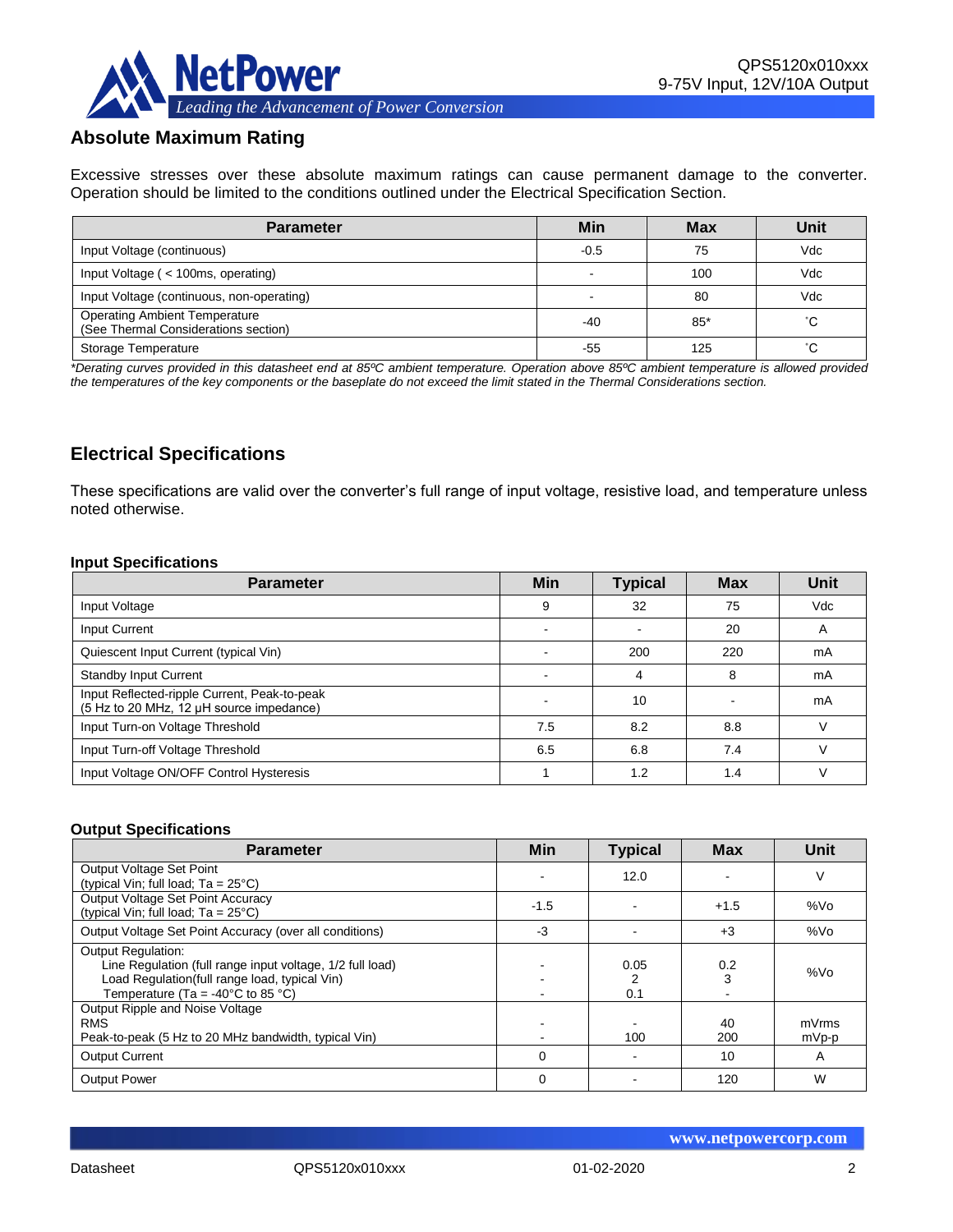

## **Output Specifications (Continued)**

| <b>Parameter</b>                                                                                                                         | Min | <b>Typical</b>       | <b>Max</b> | <b>Unit</b> |
|------------------------------------------------------------------------------------------------------------------------------------------|-----|----------------------|------------|-------------|
| Efficiency<br>(typical Vin; full load; $Ta = 25^{\circ}C$ )                                                                              |     | 93.0                 |            | $\%$        |
| <b>Output Ripple Frequency</b>                                                                                                           | 200 | 210                  | 220        | kHz         |
| <b>External Load Capacitance</b>                                                                                                         |     |                      | 1,500      | μF          |
| Startup Delay, duration from enabling signal to Vo reaches 10% of its set<br>point.<br>(typical Vin; full load; $Ta = 25^{\circ}C$ )     |     | 3                    |            | ms          |
| Startup Time, Vo from 10% to 90% of output set point.<br>(typical Vin; zero load; $Ta = 25^{\circ}C$ )                                   |     |                      |            | ms          |
| <b>Output Over Current Protection Set Point</b>                                                                                          | 110 | 145                  | 180        | $\%$        |
| Output Over Voltage Protection Set Point                                                                                                 | 115 | 125                  | 130        | $\%$        |
| Output Trim Range in % of typical Vo                                                                                                     | 80  |                      | 110        | $\%$        |
| <b>Dynamic Response</b><br>(typical Vin; $Ta = 25^{\circ}C$ ; load transient 0.1A/ $\mu s$ )<br>Load steps from 50% to 75% of full load: |     |                      |            |             |
| Peak deviation<br>Settling time (within 10% band of Vo deviation)<br>Load step from 75% to 50% of full load                              |     | $\mathcal{P}$<br>500 |            | %Vo<br>μs   |
| Peak deviation<br>Settling time (within 10% band of Vo deviation)                                                                        |     | 2<br>500             |            | %Vo<br>μs   |

#### **General Specifications**

| <b>Parameter</b>                                                                                                | Min    | <b>Typical</b> | <b>Max</b> | <b>Unit</b>  |
|-----------------------------------------------------------------------------------------------------------------|--------|----------------|------------|--------------|
| Remote Enable                                                                                                   |        |                |            |              |
| Logic Low:                                                                                                      |        |                |            |              |
| $ION/OFF = 1.0mA$                                                                                               | 0      |                | 1.2        |              |
| $VON/OFF = 0.0V$                                                                                                |        |                | 1.0        | mA           |
| Logic High:                                                                                                     |        |                |            |              |
| $ION/OFF = 0.0µA$                                                                                               | ۰      |                | 15         |              |
| Leakage Current                                                                                                 | $\sim$ |                | 50         | μA           |
| <b>Isolation Capacitance</b>                                                                                    | $\sim$ | 2,700          |            | pF           |
| <b>Insulation Resistance</b>                                                                                    | 10     |                |            | MΩ           |
| Calculated MTBF (Telecordia SR-332, 2011, Issue 3), full load, 40°C,<br>60% upper confidence level, typical Vin |        | 9.5            |            | $10^6$ -hour |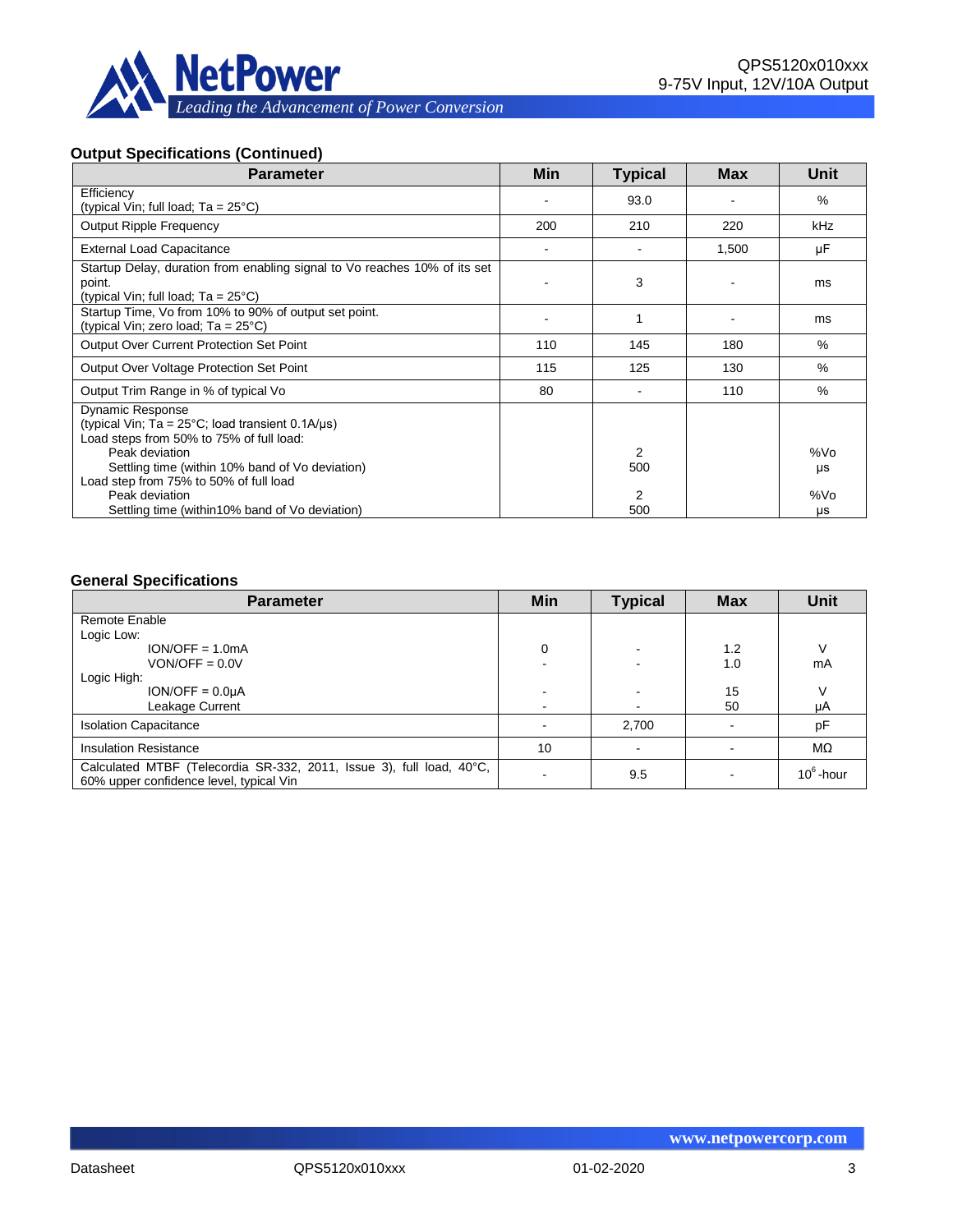

1A

5A

10A





**Time – t (1ms/div)**

(typical Vin, full load)

**Input Voltage (V)**

**Time – t (500μs/div) Figure 5.** Transient Load Response (typical Vin, load current steps from 75% to 50% at a slew rate  $0.1A/\mu s$ 

**Time – t (500μs/div) Figure 6.** Transient Load Response (typical Vin, load current steps from 50% to 75% at a slew rate  $0.1A/\mu s$ 

**www.netpowercorp.com**

**(500m**

**Output Current (5A/div)**

**Output Current**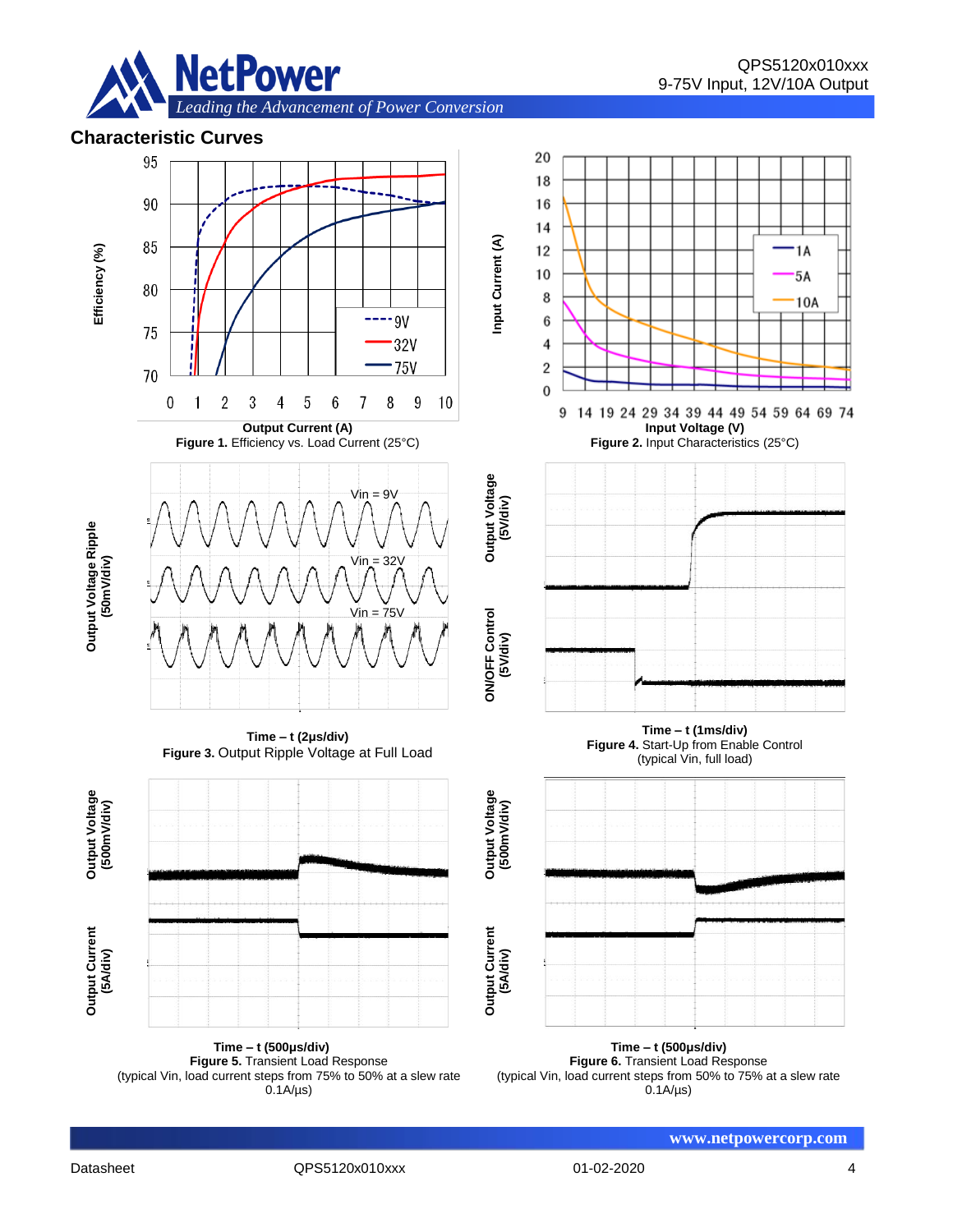







**Figure 8.** Thermal Image for Airflow Direction 3 (10A output, 55°C ambient, 200 LFM, typical Vin, open frame, soldered interface)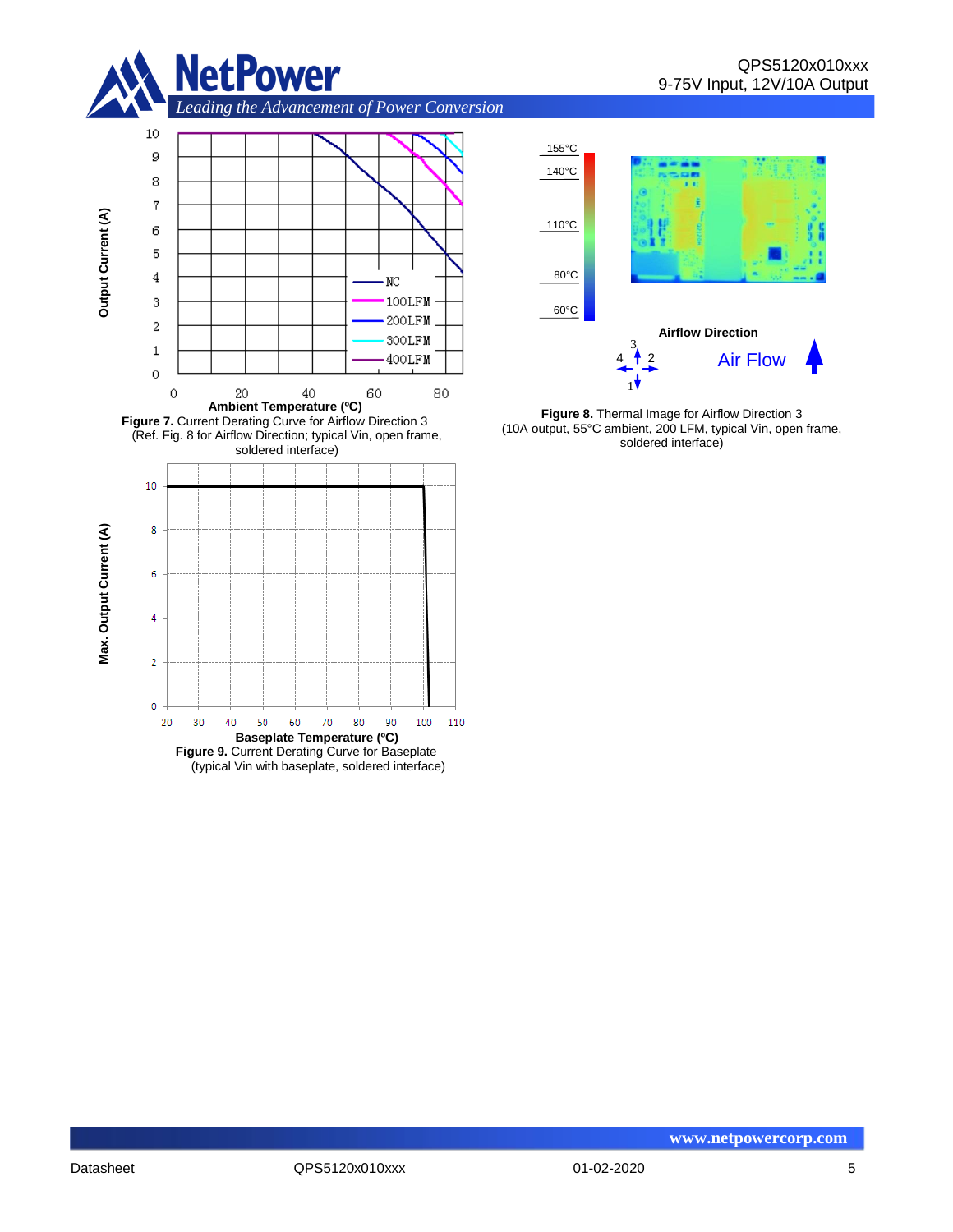

## **Feature Descriptions**

#### **Remote ON/OFF**

The converter can be turned on and off by changing the voltage between the ON/OFF pin and Vin(-). The QPS4 Series of converters are available with factory selectable positive logic and negative logic.

For the negative control logic, the converter is ON when the ON/OFF pin is at a logic low level and OFF when the ON/OFF pin is at a logic high level. For the positive control logic, the converter is ON when the ON/OFF pin is at a logic high level and OFF when the ON/OFF pin is at a logic low level.

With the internal pull-up circuitry, a simple external switch between the ON/OFF pin and Vin(-) can control the converter. A few example circuits for controlling the ON/OFF pin are shown in Figures 10, 11 and 12.

The logic low level is from 0V to 1.2V and the maximum sink current during logic low is 1mA. The external switch must be capable of maintaining a logic-low level while sinking up to this current. The logic high level is from 3.5V to 15V. The converter has an internal pull-up circuit that ensures the ON/OFF pin at a high logic level when the leakage current at ON/OFF pin is no greater than 50μA.



**Figure 10.** Opto Coupler Enable Circuit



**Figure 11.** Open Collector Enable Circuit



**Figure 12.** Direct Logic Drive

#### **Remote SENSE**

The remote SENSE pins are used to sense the voltage at the load point to accurately regulate the load voltage and eliminate the impact of the voltage drop in the power distribution path.

SENSE (+) and SENSE (-) pins should be connected between the points where voltage regulation is desired. The voltage between the SENSE pins and the output pins must not exceed the smaller of 0.5V or 10% of typical output voltage.

[Vout (+) - Vout (-)] - [SENSE (+) - SENSE (-)] <MIN {0.5V, 10%Vo}

When remote sense is not used, the SENSE pins should be connected to their corresponding output pins. If the SENSE pins are left floating, the converter will deliver an output voltage slightly higher than its specified typical output voltage.

#### **Output Voltage Adjustment (Trim)**

The trim pin allows the user to adjust the output voltage set point. To increase the output voltage, an external resistor is connected between the TRIM pin and SENSE(+). To decrease the output voltage, an external resistor is connected between the TRIM pin and SENSE(-). The output voltage trim range is 80% to 110% of the specified typical output voltage.

The circuit configuration for trim down operation is shown in Figure 13. To decrease the output voltage, the value of the external resistor should be

$$
Rdown = (\frac{511}{\Delta} - 10.22)(k\Omega)
$$

**Where**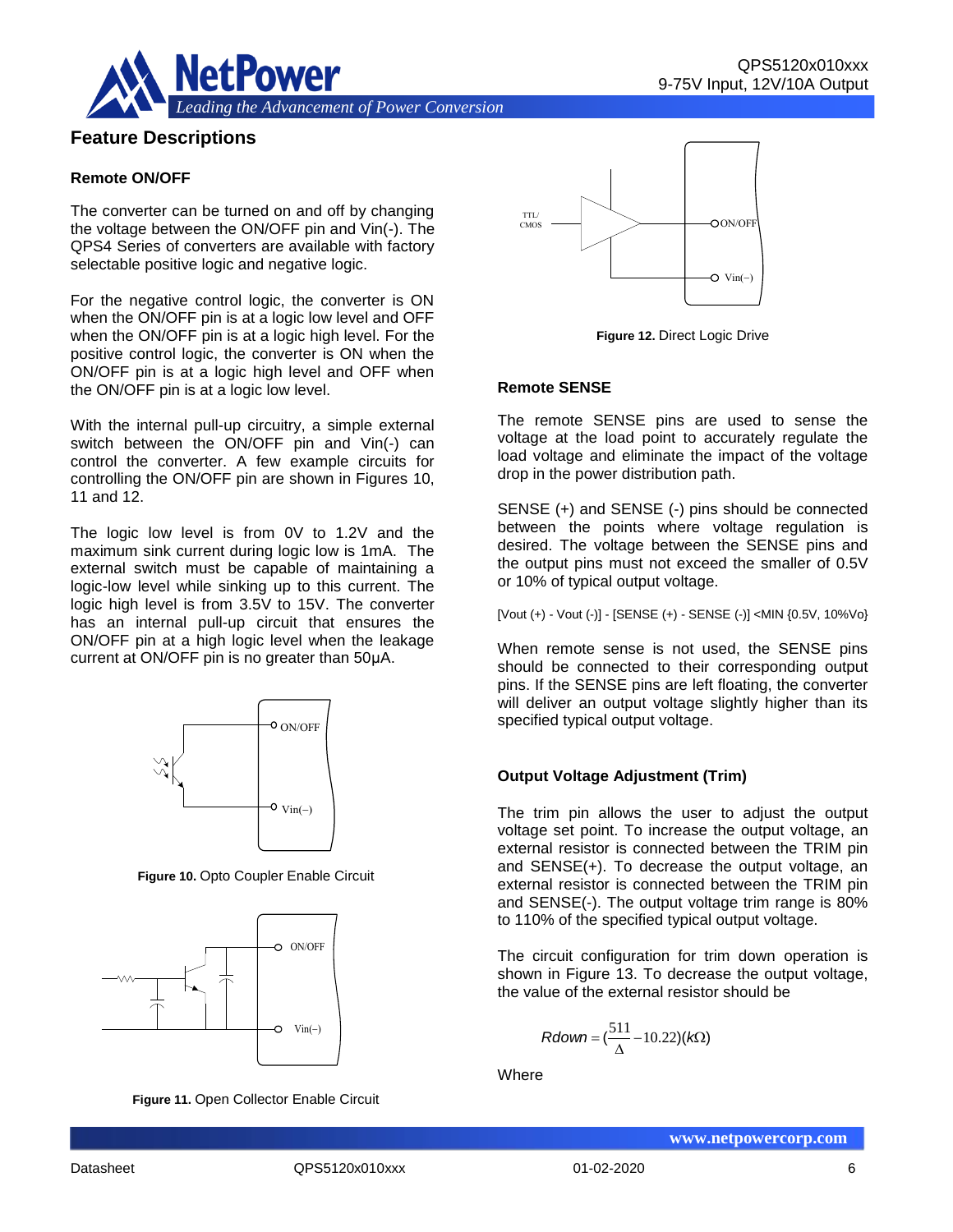

$$
\Delta = (\frac{|Vnom - Vadj|}{Vnom}) \times 100
$$

And

V*nom* = Typical Output Voltage V*adj* = Adjusted Output Voltage

The circuit configuration for trim up operation is shown in Figure 14. To increase the output voltage, the value of the resistor should be

$$
Rup = \left(\frac{5.11\text{Vol}(100 + \Delta)}{1.225\Delta} - \frac{511}{\Delta} - 10.22\right)(k\Omega)
$$

**Where** 

V*o* = Typical Output Voltage

As the output voltage at the converter output terminals are higher than the specified typical level when using the trim up and/or remote sense functions, it is important to make sure that the voltage at the output terminals does not exceed the maximum power rating of the converter as given in the Specifications table.



**Figure 13.** Circuit to Decrease Output Voltage



**Figure 14.** Circuit to Increase Output Voltage

#### **Input Under-Voltage Lockout**

This feature prevents the converter from starting until the input voltage reaches the turn-on voltage threshold, and keeps the converter running until the input voltage falls below the turn-off voltage threshold. Both turn-on and turn-off voltage thresholds are defined in the Input Specifications table. The hysteresis prevents oscillations.

#### **Output Over-Current Protection (OCP)**

This converter can be ordered in either latch-off or auto-restart version upon OCP, OVP, and OTP.

With the latch-off version, the converter will latch off when the load current exceeds the limit. The converter can be restarted by toggling the ON/OFF switch or recycling the input voltage.

With the auto-restart version, the converter will operate in a hiccup mode (repeatedly try to restart) until the cause of the over-current condition is cleared.

## **Output Over-Voltage Protection (OVP)**

With the latch-off version, the converter will latch off when the output voltage exceeds the limit. The converter can be restarted by toggling the ON/OFF switch or recycling the input voltage.

With the auto-restart version, the converter will operate in a hiccup mode (repeatedly try to restart) until the cause of the over-voltage condition is cleared.

#### **Over Temperature Protection (OTP)**

With the latch-off version, the converter will shut down and latch off if an over-temperature condition is detected. The converter has a temperature sensor located at a carefully selected position, which represents the thermal condition of key components of the converter. The thermal shutdown circuit is designed to turn the converter off when the temperature at the sensor reaches 120°C. The module can be restarted by toggling the ON/OFF switch or recycling the input voltage.

With the auto-restart version, the converter will resume operation after the converter cools down.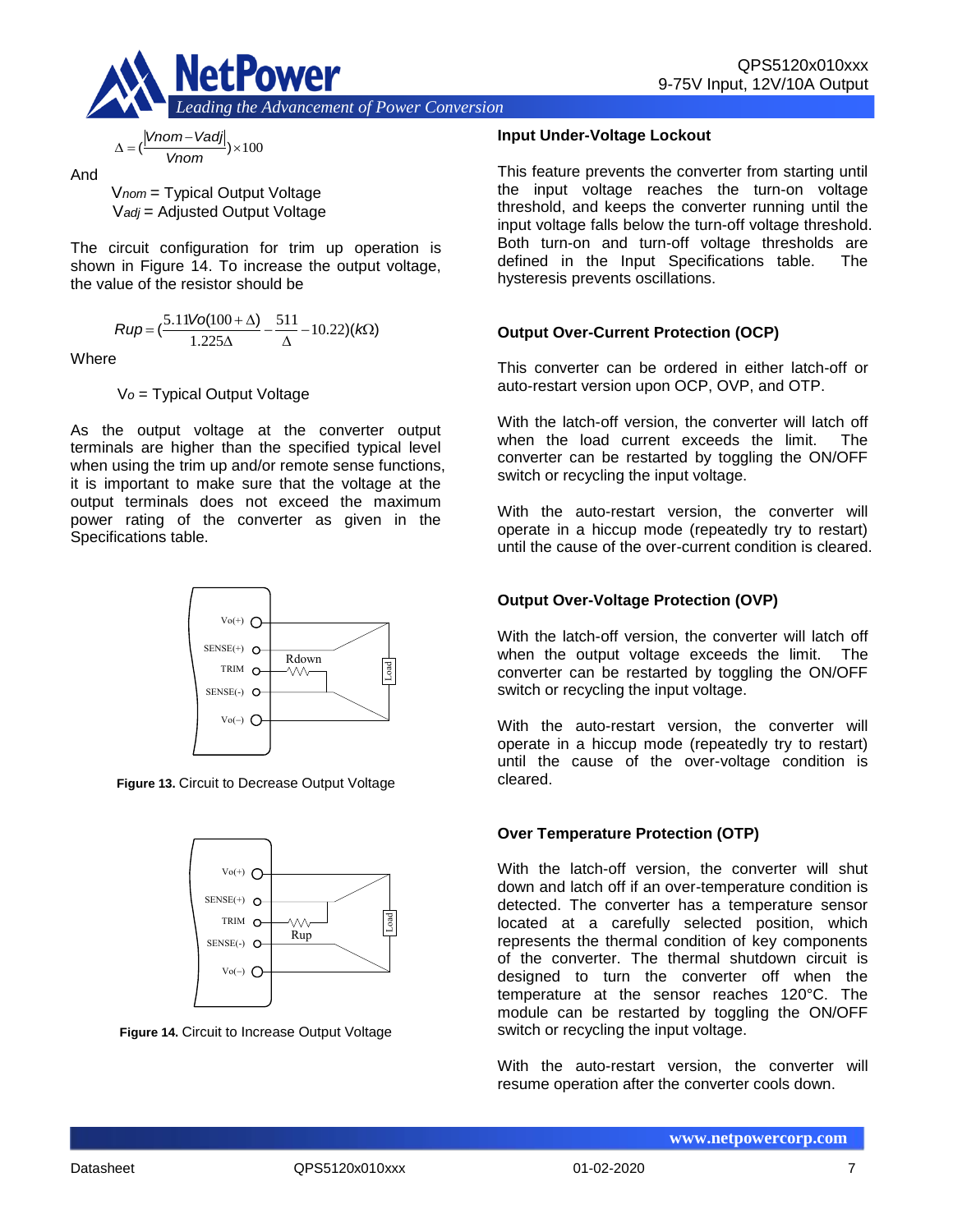

### **Design Considerations**

As with any DC/DC converter, the stability of the QPS4 converters may be compromised if the source impedance is too high or inductive. It's desirable to keep the input source ac-impedance as low as possible. Although the converters are designed to be stable without adding external input capacitors for typical source impedance, it is recommended to add 100  $\mu$ F low ESR electrolytic capacitors at the input of the converter for each 100W output power, which reduces the potential negative impact of the source impedance on the converter stability. These electrolytic capacitors should have sufficient RMS current rating over the operating temperature range.

The converter is designed to be stable without additional output capacitors. To further reduce the output voltage ripple or improve the transient response, additional output capacitors are often used in applications. When additional output capacitors are used, a combination of ceramic capacitors and tantalum/polymer capacitors shall be used to provide good filtering while assuring the stability of the converter.

#### **Safety Considerations**

The QPS4 Series of converters is designed in accordance with EN 62368 Safety of Information Technology Equipment Including Electrical Equipment. The converters are recognized by UL in both USA and Canada to meet the requirements in UL 62368, Safety of Information Technology Equipment and applicable Canadian Safety Requirement, and UL 62368. Flammability ratings of the PWB and plastic components in the converter meet 94V-0.

To protect the converter and the system, an input line fuse is highly recommended on the un-grounded input end.

#### **Thermal Considerations**

The QPS4 Series of converters can operate in various thermal environments. Due to the high efficiency and optimal heat distribution, these converters exhibit excellent thermal performance.

The maximum allowable output power of any power

converter is usually determined by the electrical design and the maximum operating temperature of its components. The QPS4 Series of converters have been tested comprehensively under various conditions to generate the derating curves with the consideration for long term reliability.

The thermal derating curves are highly influenced by the test conditions. One of the critical variables is the interface method between the converter and the test fixture board. There is no standard method in the industry for the derating tests. Some suppliers use sockets to plug in the converter, while others solder the converter into the fixture board. It should be noted that these two methods produce significantly different results for a given converter. When the converter is soldered into the fixture board, the thermal performance of the converter is significantly improved compared to using sockets due to the reduction of the contact loss and the thermal impedance from the pins to the fixture board. Other factors affecting the results include the board spacing, construction (especially copper weight, holes and openings) of the fixture board and the spacing board, temperature measurement method and ambient temperature measurement point. The thermal derating curves in this datasheet are obtained using a PWB fixture board and a PWB spacing board with no opening, a board-to-board spacing of 1", and the converter is soldered to the test board with thermal relieves.

Note that the natural convection condition was measured at 0.05 m/s to 0.15 m/s (10ft./min. to 30 ft./min.

#### **Heat Transfer without a Baseplate**

With single-board DC/DC converter designs, convection heat transfer is the primary cooling means for converters without a baseplate. Therefore, airflow speed should be checked carefully for the intended operating environment. Increasing the airflow over the converter enhances the heat transfer via convection.

Figure 15 shows a recommended temperature monitoring point for open frame modules. For reliable operation, the temperature at this location should not continuously exceed 120 °C.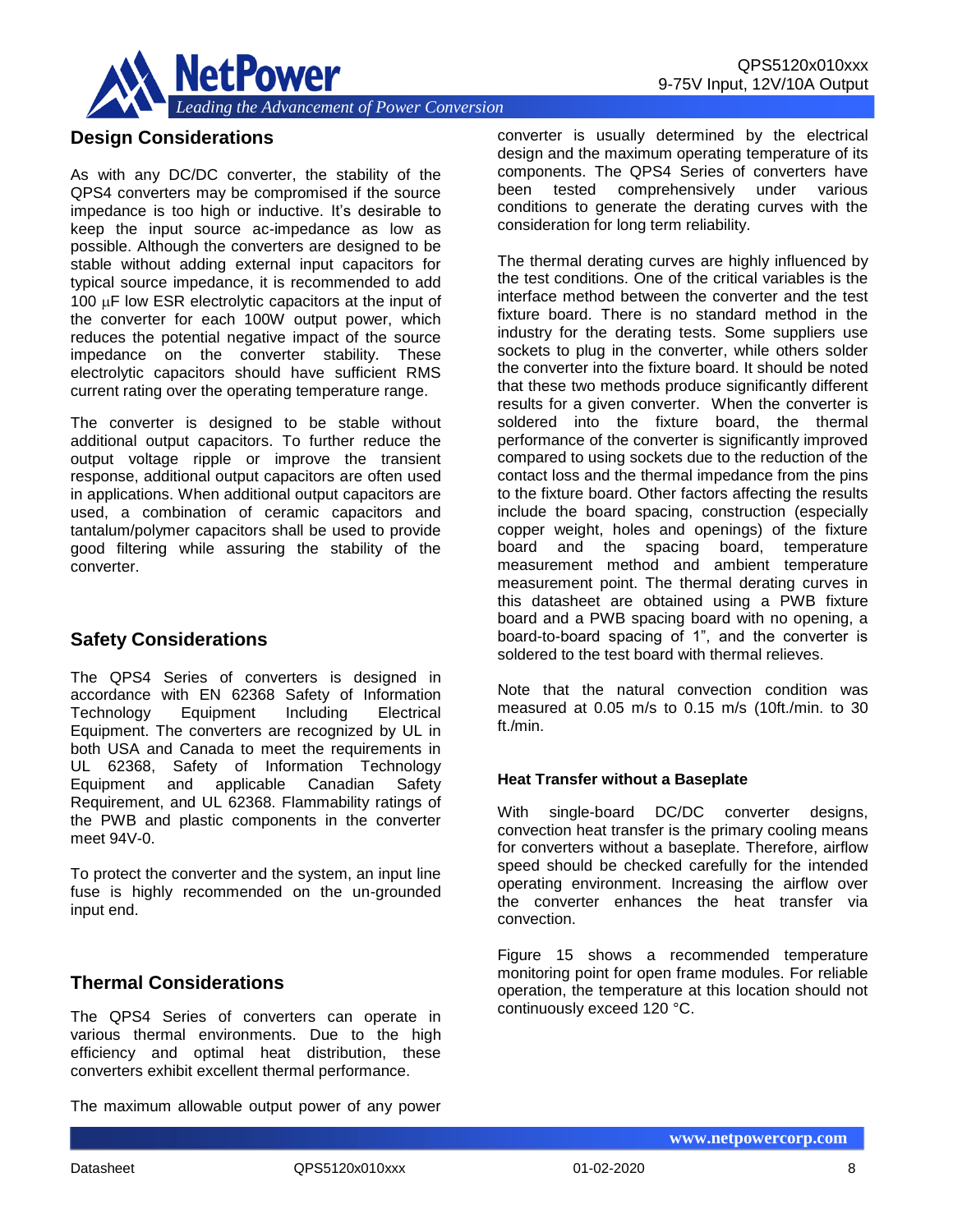



**Figure 15.** Temperature Monitoring Locations

#### **Heat Transfer with a Baseplate**

The QPS4 Series of converters has the option of using a baseplate for enhanced thermal performance.

The typical height of the converter with the baseplate option is 0.50''. The use of an additional heatsink or cold-plate can further improve the thermal performance of the converter. With the baseplate option, an additional heatsink can be attached to the converter using M3 screws.

For reliable operation, the baseplate temperature should not continuously exceed 100 °C.

## **EMC Considerations**

The EMC performance of the converter is related to the layout and filtering design of the customer board. Careful layout and adequate filtering around the converter are important to confine noise generated by the switching actions in the converter and to optimize system EMC performance.